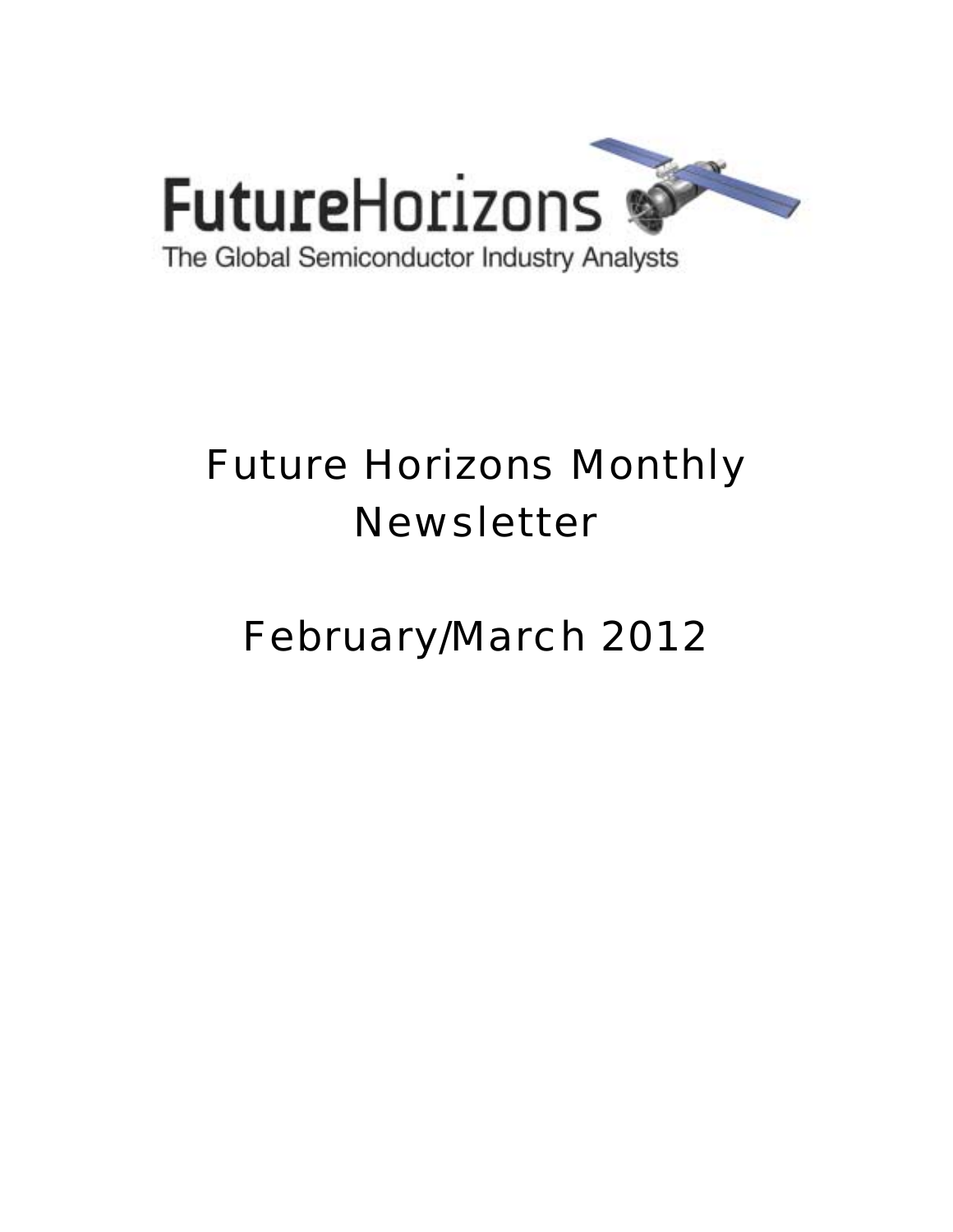### Contents Page

| <b>Industry Overview</b>                     | 3         |
|----------------------------------------------|-----------|
| <b>Industry News by Company</b>              | 4 - 10    |
| <b>Industry News &amp; Trends</b>            | $11 - 15$ |
| <b>East European News &amp; Trends</b>       | $16 - 17$ |
| <b>World Economic Round Up</b>               | 18        |
| <b>Future Horizons &amp; Industry Events</b> | 19        |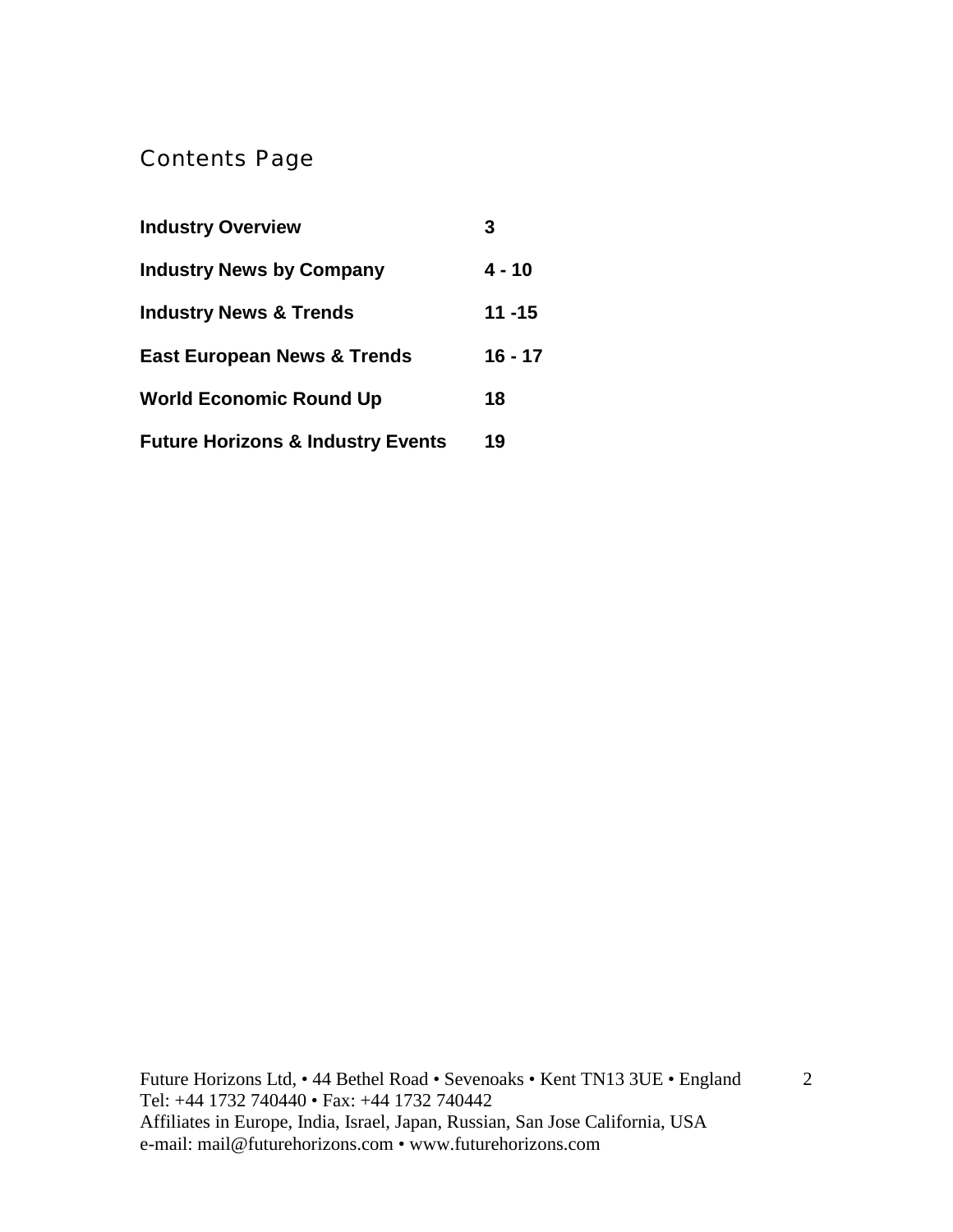#### Industry Overview

December's WSTS data showed the industry still bumping along its path of 'when in doubt do nothing' with IC sales down 6 percent in value versus this time last year. Yet ASPs were up 1.2 percent meaning the underlying market growth was still positive – despite industry perception – with inventory liquidation still meeting a sizeable portion of demand. This is post Lehman crisis de javu. Once again industry is digging a hole to bury itself in …the underlying fundamentals are strong; inventory will deplete; there's simply not enough WIP in the manufacturing system to meet real demand. The market will exploded again in 2H-2012, see our IFS2012 forecast presentation for full details of how and why.

*A full market summary and industry capacity round up can be found each month in our [Semiconductor Monthly report.](http://www.futurehorizons.com/page/18/Global-Semiconductor-Report)*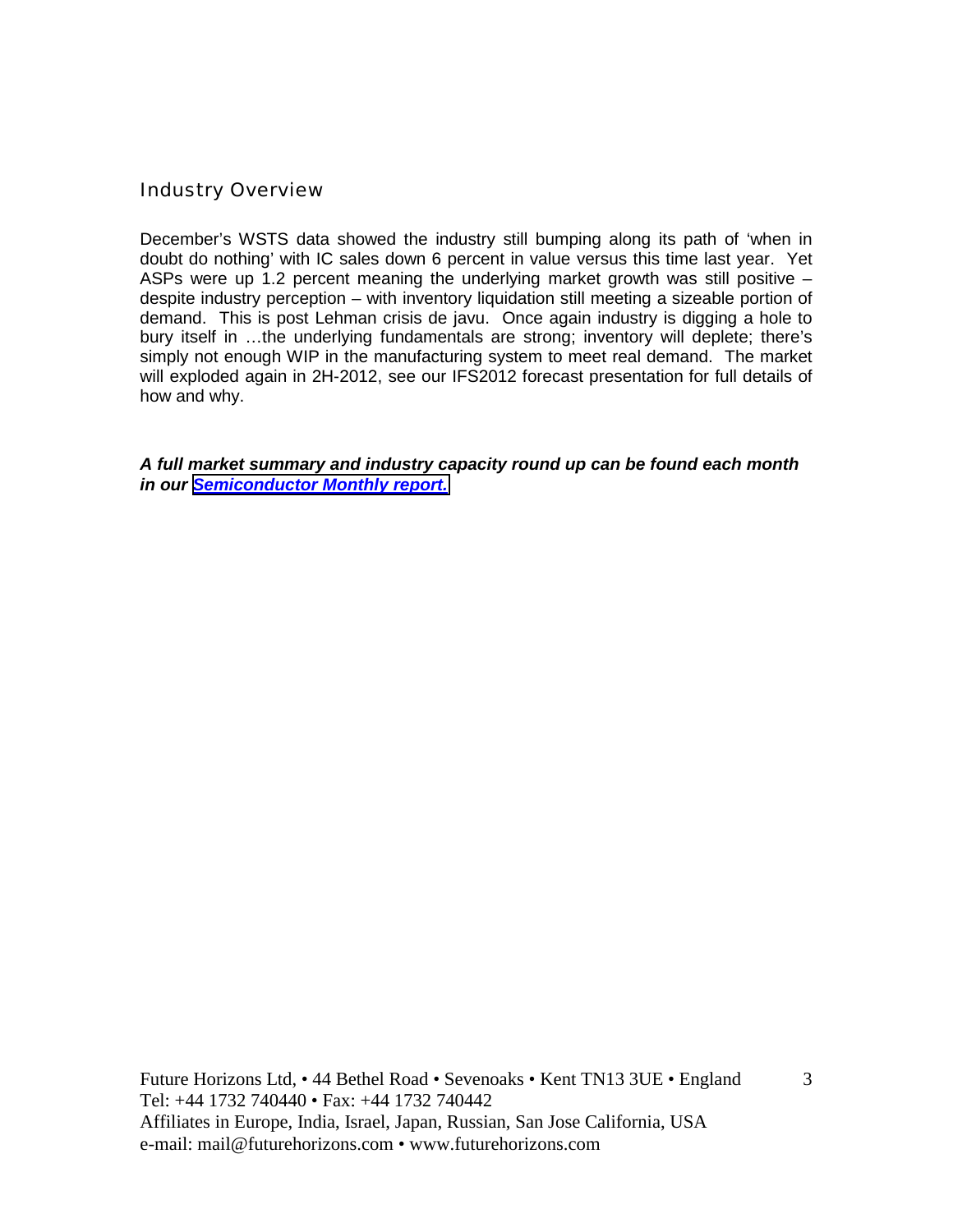Industry News By Company

**[Agilent – Industry's First Reference Clock Multiplier For Receiver Test \(N4880A\)](http://www.electropages.com/2012/01/n4880a/)**

Announced as the industry's first reference clock multiplier, Agilent has introduced the N4880A reference clock multiplier, which enables R&D and test engineers to lock the pattern generator clock of the J-BERT N4903B and the ParBERT 81250A to reference clocks from the system under test.

The new solution supports multiple reference clock rates ranging from 19 to 100 MHz for receiver test applications such as PCIe 1.x, 2.x and 3.0 main boards, MIPI M-PHY devices and UHS-II host devices. The use of the reference clock multiplier significantly simplifies the receiver test setup, helping R&D and test teams to accurately characterize and verify standard compliance under easy to reproduce test conditions.

With common reference clock architectures, where the host cannot run on an external reference clock, it is necessary to lock the generated stressed-pattern signal to the reference clock from the receiver under test. That's because the receiver under test also derives its sampling clock from this reference clock. Not locking the stressed pattern generator to the same reference clock would lead to wrong and non-reproducible jittertolerance test results.

#### **[Apple Biggest Chip Buyer In 2011](http://www.eetindia.co.in/ART_8800660199_1800007_NT_cdbdade6.HTM)**

The world's top 10 OEMs represented Rs.5.39 lakh crore (\$105.6 billion) worth of semiconductors in 2011, or 35 per cent of the total semiconductor chip revenue for the year, according to Gartner Inc.

This is a y-o-y increase of Rs.9,183.67 crore (\$1.8 billion), or 1.8 per cent from 2010.

The design total available market (TAM) represents the total silicon content in all products designed by a certain electronic equipment manufacturer or in a certain region, while purchasing TAM represents the total silicon content purchased directly by a certain electronic equipment manufacturer or in a certain region.

#### **[CEA-Leti Launches 3D Semiconductor Packaging Platform](http://www.electroiq.com/articles/ap/2012/01/cea-leti-launches-3d-semiconductor-packaging-platform.html)**

January 31, 2012 -- CEA-Leti launched a major new platform, Open 3D, that provides industrial and academic partners with a global offer of mature 3D packaging technologies for their advanced semiconductor products and research projects.

The Open 3D platform includes Leti's "off-the-shelf" 3D technologies -- design and layout; technologies including interconnections, through silicon vias (TSV), and components assembly; as well as reliability tests and final packaging for components or systems. It allows users to achieve proof of concept with few wafers, or prototyping with a larger quantity. The offer is based on limited mature technologies to ensure moderate costs, short cycle times, and performances corresponding to the initial technical requirements of Leti customers.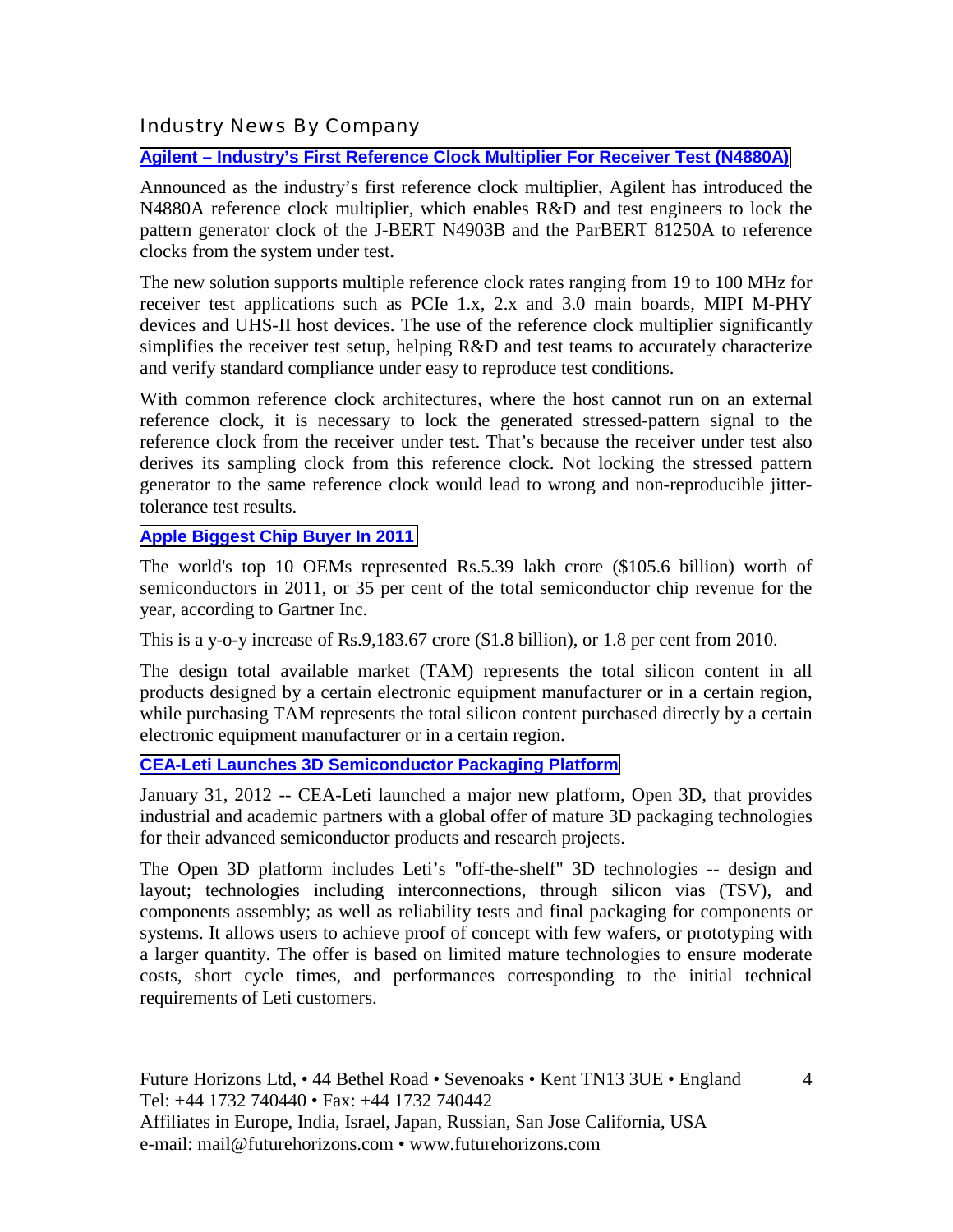#### **[Fujitsu Semiconductor uses latest DFM VLSI software from Mentor](http://www.eeherald.com/section/news/nws2012012911.html)**

Fujitsu Semiconductor Limited is designing its ICs using Mentor Graphics' latest Calibre physical verification and design for manufacturing (DFM) software.

Mentor higlights Calibre platform's interesting feature is it provides pattern matching for fast identification of litho hotspots and other design rule check (DRC) violations, automatic waivers for managing rule waivers during DRC, programmable electrical rule checking (PERC) for reliability verification, and the SmartFill function to realize advanced timing-aware filling for DFM.

#### **[IBM Creates Smallest Memory Using 12 Atoms](http://www.eetindia.co.in/ART_8800659666_1800009_NT_c36f042a.HTM?click_from=8800089635,9950114561,2012-01-17,EEIOL,ARTICLE_ALERT)**

IBM researchers have developed the world's smallest magnetic memory bit using only 12 atoms. "Scientists from IBM have successfully demonstrated the ability to store information in as few as 12 magnetic atoms," the company said.

Currently, it takes about one million atoms to store a single bit of information on a hard disk drive. "The ability to manipulate matter by its most basic components – atom by atom – could lead to the vital understanding necessary to build smaller, faster and more energy-efficient devices."

#### **[Magnachip Buys IGBT Module Maker](http://www.powermanagementdesignline.com/electronics-news/4235411/MagnaChip-buys-IGBT-module-maker)**

SAN FRANCISCO—Analog and mixed-signal chip vendor MagnaChip Semiconductor Corp. said Friday (Jan. 27) it entered into a definitive agreement to acquire privately-held semiconductor supplier Dawin Electronics Co. Ltd. Terms of the deal were not disclosed.

Dawin, headquartered in Incheon, South Korea, makes insulated gate bipolar transistor (IGBT), fast recovery diode (FRD) and MOSFET modules. The acquisition is expected to be completed by the end of March.

#### **[Magnachip And GMT Announce Volume Ramp Of GMT's Power Management IC](http://www.sacbee.com/2012/01/30/4224625/magnachip-and-gmt-announce-volume.html)  [For LCD TV](http://www.sacbee.com/2012/01/30/4224625/magnachip-and-gmt-announce-volume.html)**

SEOUL, South Korea and CUPERTINO, Calif., Jan. 30, 2012 -- /PRNewswire/ -- MagnaChip Semiconductor Corporation ("MagnaChip") (NYSE: MX), a Korea-based designer and manufacturer of analog and mixed-signal semiconductor products, and GMT (Global Mixed-mode Technology), a leading fabless provider of power solutions for mobile phone and PC applications, today announced that MagnaChip has ramped to mass production GMT's power management IC (PMIC) products utilizing 0.35um BCD (Bipolar CMOS-DMOS) process technology.

#### **[Movidius Joins Toshiba To Offer 3D System To Smartphone Manufacturers](http://www.irishtimes.com/newspaper/finance/2012/0203/1224311172045.html)**

MOVIDIUS, THE Dublin mobile semiconductor company, has signed a partnership with Toshiba Electronics Europe, that will see the two companies jointly offering a 3D system to smartphone manufacturers.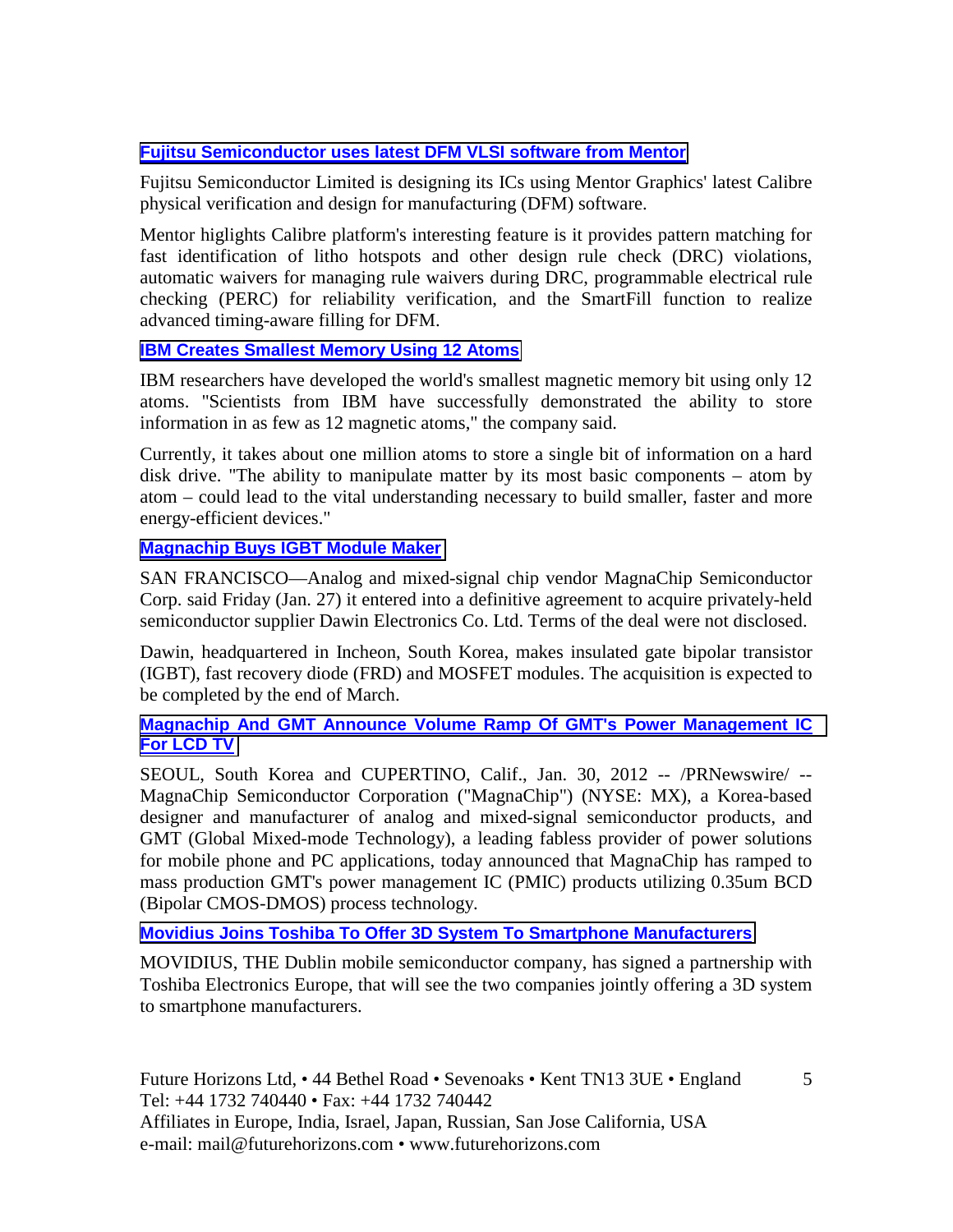The two companies will offer a complete 3D system made up of the Movidius Myriad 3D processor and Toshiba's 8 megapixel extended depth of field (EDOF) cameras.

#### **[NFC Semiconductor Chip Market Driven By Smart-Mobile](http://www.eeherald.com/section/news/nws201201194.html)**

Near Field Communication (NFC) integrated mobile phones are becoming natural choice over plastic ID cards for trasactional and access applications. Google is pushing hard to make NFC a success in Android OS based mobile devices. e-wallet is the name of the application requiring NFC for communication. NFC is also finding more applications than what it presently used for. All of this is enabling big growth for NFC device shippment. NFC devices are generally composed by a Secure Element, a RF transceiver which can be interfaced to host processor. Secure Element can be either a secure chip or a SIM card The big events such as Olympic Games 2012 are expected to drive NFC in big way.

#### **[Nokia Siemens To Cut 4,100 Jobs In Germany, Finland .](http://online.wsj.com/article/SB10001424052970204652904577194691034884120.html?mod=djemWorldAtGlance)**

FRANKFURT—Finnish-German network equipment vendor Nokia Siemens Networks said Tuesday it will cut some 2,900 jobs in Germany, and up to 1,200 jobs in Finland, as part of its massive restructuring plan announced in November.

In Germany, the majority of the jobs, representing about one third of its work force in the country, will go by the end of this year, NSN said. The number doesn't include head count reductions resulting from potential asset sales.

The joint venture, owned by Nokia Corp. and Siemens AG, employs around 9,100 people in Germany and plans to cut the number of manufacturing, customer support and research sites in the country to just five from 35 now, according to a spokeswoman. That plan includes the closure of the Munich site, its biggest center in Germany

#### **[Egypt Based Fables Semiconductor Firm Launches MEMS Based Optical Chip](http://www.eeherald.com/section/new-products/nps201201251.html)  [Platform](http://www.eeherald.com/section/new-products/nps201201251.html)**

Egypt based fables Semiconductor Company Si-Ware Systems (SWS) has announced a platform to create single-chip optical systems called Silicon integrated Micro Optical System (SiMOST).

Multiple optical MEMS structures can be patterned and etched on SOI wafers using Deep Reactive Ion Etching (DRIE). The structures are then wafer level packaged and diced to create a one-chip optical system. Optical components include flat, cylindrical and spherical collimating mirrors; wide bandwidth beamsplitters; optical filters; and moving corner cube reflectors. MEMS components include long travel range micro-actuators and micro-motors. The products developed by this device include a fully monolithic FT-IR spectrometer and a swept laser source.

#### **[Battery Monitor IC Boasts Compact Size](http://www.eetindia.co.in/ART_8800660069_1800008_NP_04306456.HTM?8800089894&8800660069&click_from=8800089894,9950114561,2012-01-24,EEIOL,ARTICLE_ALERT)**

STMicroelectronics N.V. (ST) releases the STC3105, a stand-alone battery-monitoring IC in a compact 2 x 3 x 0.8mm package targeted at increased battery runtime and lifespan in handheld applications such as mobile phones, multimedia players, digital cameras and other space-constrained portable devices.

Future Horizons Ltd, • 44 Bethel Road • Sevenoaks • Kent TN13 3UE • England Tel: +44 1732 740440 • Fax: +44 1732 740442 Affiliates in Europe, India, Israel, Japan, Russian, San Jose California, USA

e-mail: mail@futurehorizons.com • www.futurehorizons.com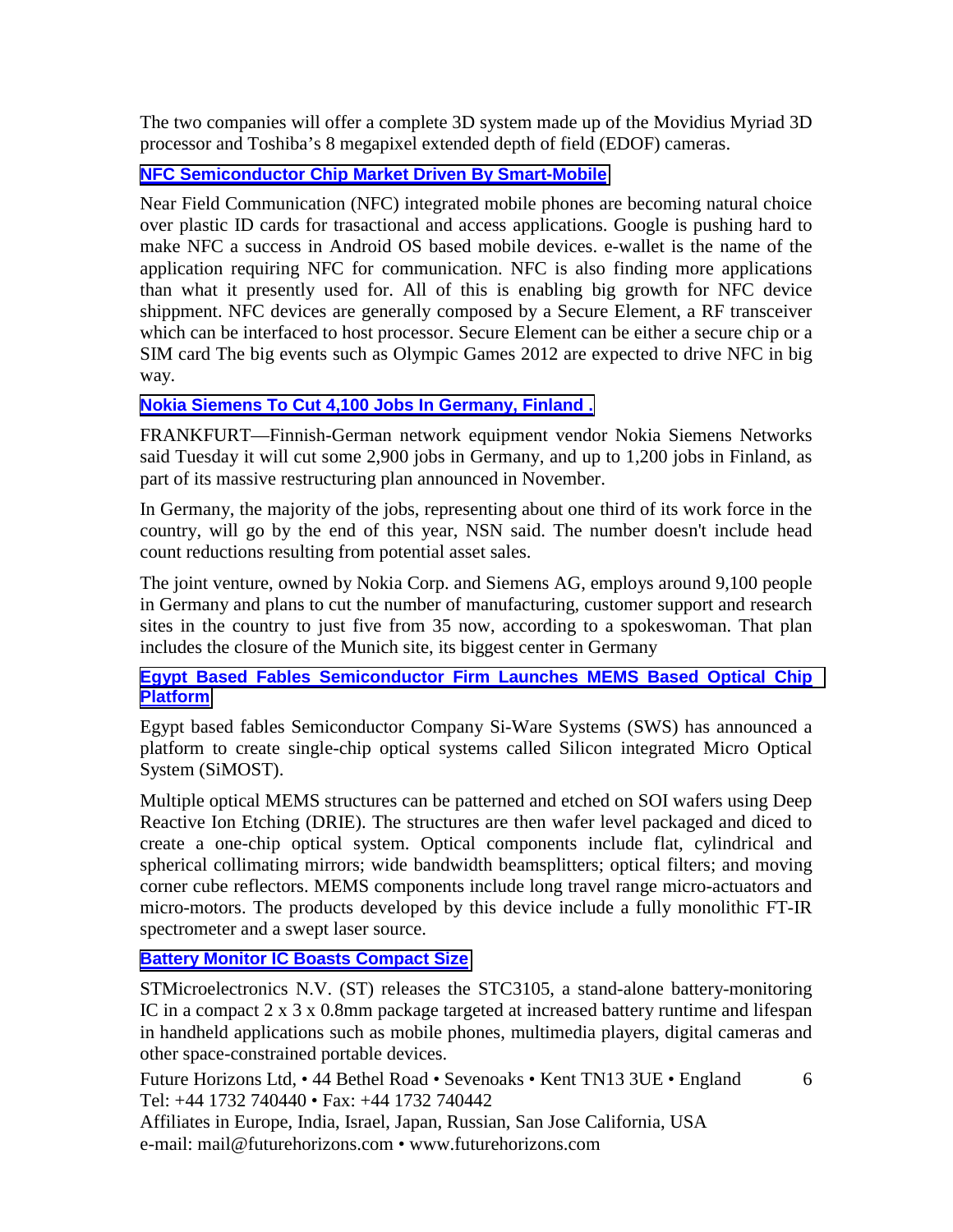ST's battery-monitor IC measures battery voltage and current using open-circuit voltage and coulomb-counter methods to estimate the battery capacity and to manage and track charge/discharge status. Accurate predictions of the battery state of charge and time-toempty help avoid unnecessary recharging, extend operating time between charges and lengthen the battery lifespan, according to ST.

#### **[TI To Shut Two Factories, Cut 1000 Jobs](http://www.eetindia.co.in/ART_8800660068_1800001_NT_4f74162f.HTM?click_from=8800089894,9950114561,2012-01-24,EEIOL,ARTICLE_ALERT)**

Keywords: semiconductor restructuring cost consolidation

Texas Instruments Inc. said it will close two of its older semiconductor manufacturing facilities in Hiji, Japan, and Houston, Texas and lay off over 1000 workers over the next 18 months.

On Monday, TI announced its fourth quarter revenue; costs associated the company's acquisition of National Semiconductor; and restructuring charges associated with the closure of the two facilities.

The company disclosed that its fourth quarter profit fell 68 per cent from last year. Commenting on the financial result, Rich Templeton, chairman, president and chief executive officer, TI, said, "Revenue in the fourth quarter was higher than expected across all our major product lines, reinforcing our belief that we're at the bottom of this downturn

#### **[TSMC Plans 3-D IC Assembly Launch Early In 2013](http://www.rfdesignline.com/electronics-news/4235670/TSMC-IC-stacking)**

LONDON – Leading IC foundry Taiwan Semiconductor Manufacturing Co. Ltd. plans to announce 3-D IC assembly service as a general offering at the beginning of 2013, according to Maria Marced, president of TSMC Europe.

The technology is called COWOS internally, standing for chip on wafer on substrate and Marced said the company has one year to get all physical design kits and EDA support in place to allow customers to design with COWOS.

#### **[Xilinx India Plans R&D Expansion](http://www.eetindia.co.in/ART_8800660021_1800014_NT_98dcc8f7.HTM?click_from=8800089854,9950114561,2012-01-23,EEIOL,ARTICLE_ALERT)**

Xilinx, a programmable logic solutions player, is planning to expand its research and development (R&D) centre in India. "We are expected to shift to the new and bigger facility by the end of this year," said Vamsi Bopanna, site director and CTO India, Xilinx India Technology Services Pvt. Ltd.

Located at Hyderabad, the new 130,000 square feet R&D facility will house labs and new data centres, the company informed. "We are almost doubling our R&D capacity by moving from the current 57,000 square feet to the 130,000 square feet facility."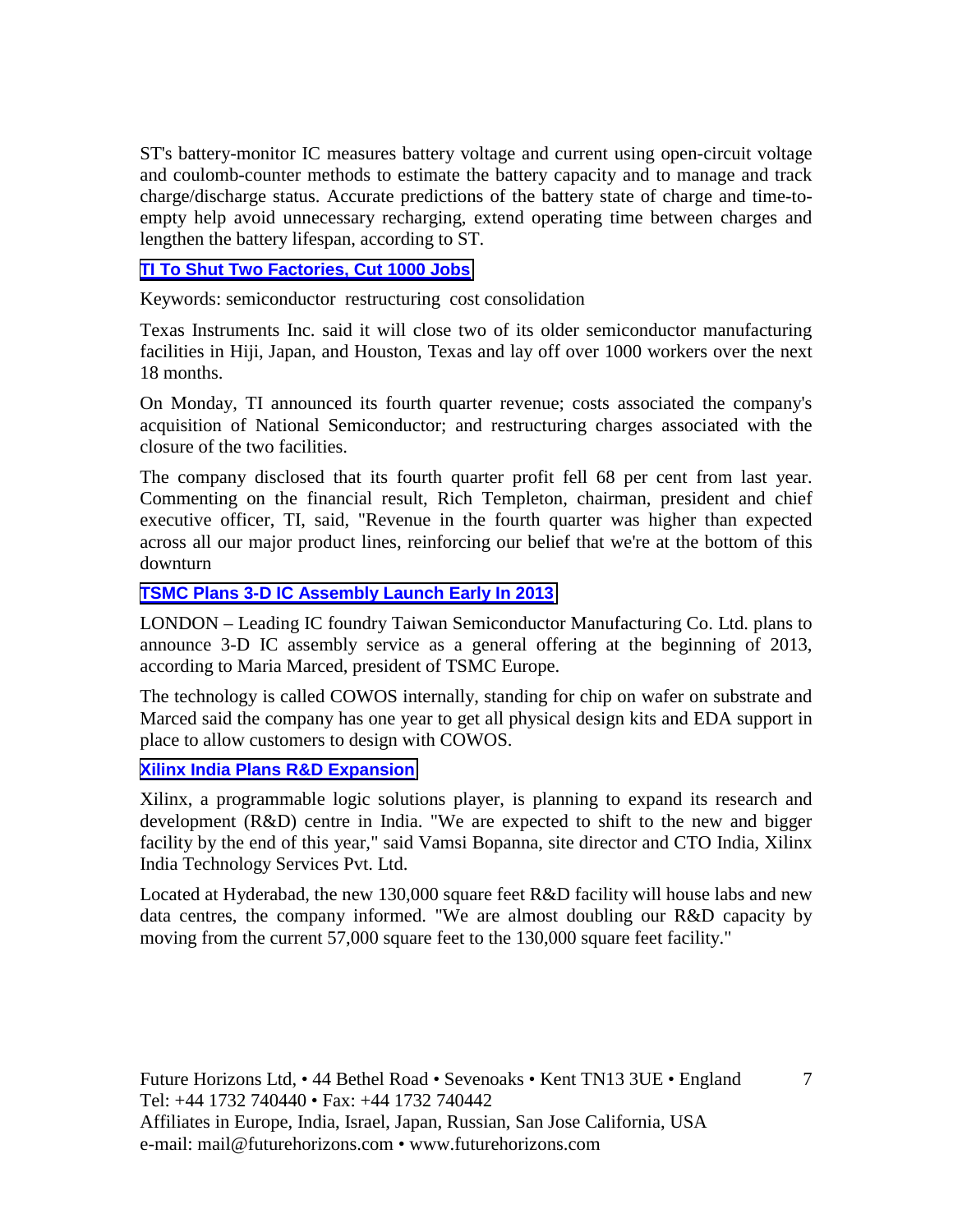#### **MARCH**

#### **[Agilent Technologies Completes Acquisition Of Accelicon Technologies'](http://www.marketwatch.com/story/agilent-technologies-completes-acquisition-of-accelicon-technologies-solutions-for-semiconductor-device-modeling-2012-02-21)  [Solutions For Semiconductor Device Modeling](http://www.marketwatch.com/story/agilent-technologies-completes-acquisition-of-accelicon-technologies-solutions-for-semiconductor-device-modeling-2012-02-21)**

SANTA CLARA, Calif., Feb 21, 2012 (BUSINESS WIRE) -- Agilent Technologies Inc. /quotes/zigman/216117/quotes/nls/a A -0.42% today announced that Accelicon Technologies' software solutions and technology for device-level modeling and validation in the electronics industry are now part of Agilent. The two companies had announced an acquisition agreement on Dec. 1, 2011. Financial details were not disclosed.

The acquisition, led by Agilent's EEsof EDA organization, further enhances Agilent's leadership in semiconductor device modeling. Accurate, verified device models are critical to reduce R&D design cycles as higher frequencies, smaller technology nodes, new materials and device layouts call for more accurate process design kits. As part of the Software and Modular Solutions Division, Agilent EEsof continues to integrate its industry-leading design simulation with real measurements to improve design efficiency for engineers who develop communications systems. These improved tools and processes solve the increasing complexities they face when designing communications systems for aerospace/defense and commercial wireless applications.

#### **[AMD, Not ARM, First To Use Startup's Low-Power Clock IP](http://www.eetimes.com/electronics-news/4236592/AMD-counts-on-low-power-clock-IP)**

LONDON – Advanced Micro Devices Inc. has achieved the first commercial implementation of resonant clock mesh technology licensed from startup company Cyclos Semiconductor Inc.

Cyclos (Berkeley, Calif.) said that the AMD (Sunnyvale, Calif.) has used the powersaving clock distribution technology in x86-compatible processor cores destined for inclusion in Opteron server processors and client Accelerated Processing Units (APUs). Cyclos engaged with processor technology licensor ARM Holdings plc in the early years of its existence driving an expectation that an ARM processor core would be the first commercial demonstration of the technology.

#### **[Arm's Latest Processors Aim To Stretch Internet's Reach](http://www.bbc.co.uk/news/technology-17345934)**

Arm Holdings has unveiled what it describes as the "world's most energy-efficient microprocessor" design.

The firm says that microcontrollers based on the "Flycatcher" architecture will pave the way for the "internet of things" - the spread of the net to a wider range of devices.

It suggests that fridges and other white goods, medical equipment, energy meters, and home and office lighting will all benefit from the innovation.

#### **[4G LTE Networks Made Secure With Ipsec Processor From Elliptic](http://www.electronicsweekly.com/Articles/26/01/2012/52806/4g-lte-networks-made-secure-with-ipsec-processor-from-elliptic.htm)**

Elliptic Technologies, a security semiconductor IP and software firm, has released its IPsec Security Protocol Processor, SPP-230, which it says will address the security needs of the 4G LTE mobile backhaul networks.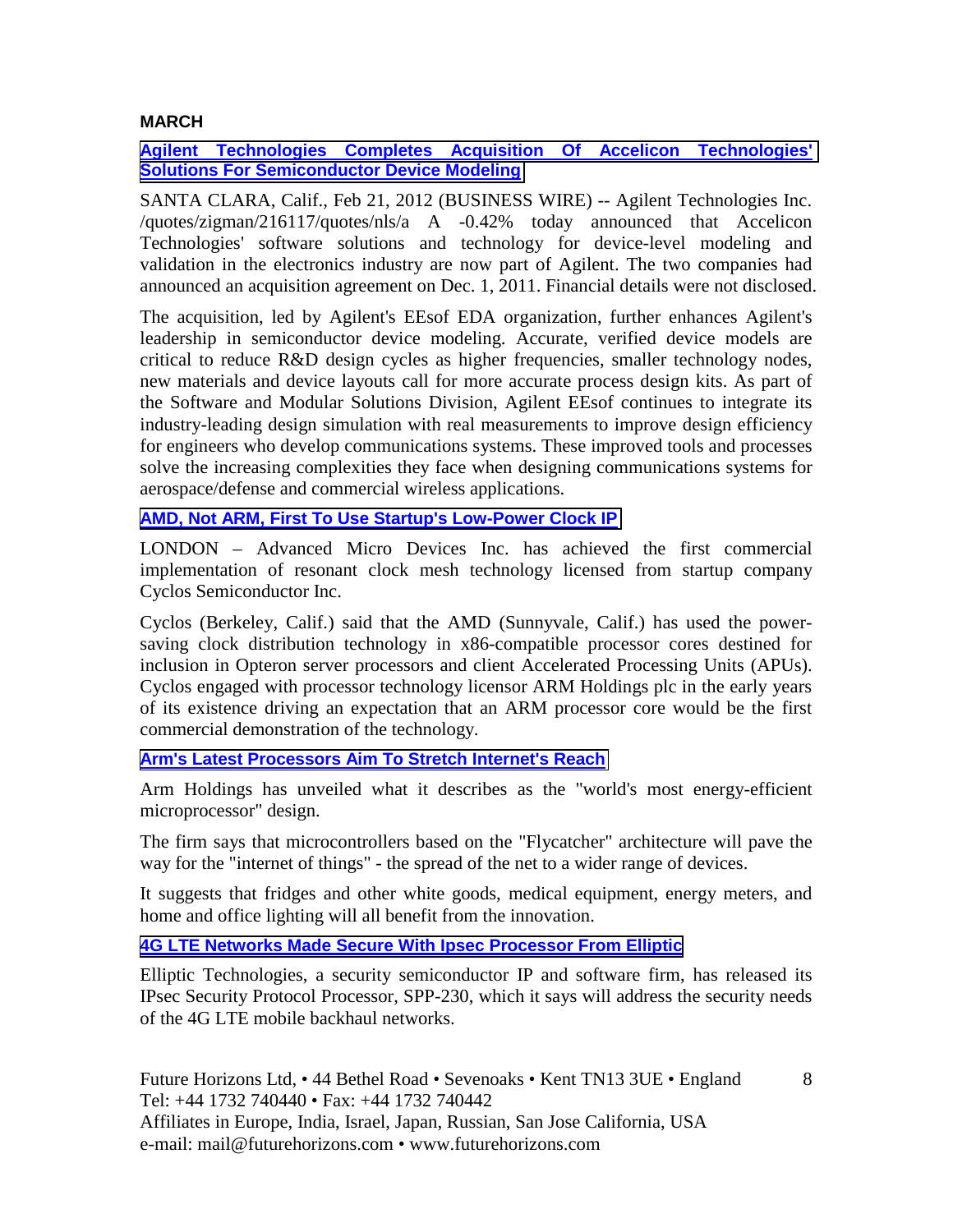It is designed to accelerate IPsec packet processing for use in multi Gbit/s systems.

The increasing performance levels of smartphones means the need for greater bandwidth on backhaul infrastructure goes hand-in-hand with the need for greater levels of security in the system.

[http://www.eetindia.co.in/ART\\_8800661126\\_1800007\\_NT\\_7b8b0e21.HTM?click\\_from](http://www.eetindia.co.in/ART_8800661126_1800007_NT_7b8b0e21.HTM?click_from=8800090640,9950114561,2012-02-13,EEIOL,ARTICLE_ALERT) [=8800090640,9950114561,2012-02-13,EEIOL,ARTICLE\\_ALERT](http://www.eetindia.co.in/ART_8800661126_1800007_NT_7b8b0e21.HTM?click_from=8800090640,9950114561,2012-02-13,EEIOL,ARTICLE_ALERT)

#### **[Imec Develops 300mm Fab-Compatible DSA Process Line](http://www.eetindia.co.in/ART_8800661126_1800007_NT_7b8b0e21.HTM?click_from=8800090640,9950114561,2012-02-13,EEIOL,ARTICLE_ALERT)**

Imec will showcase successful implementation of a 300mm fab-compatible directed selfassembly (DSA) semiconductor manufacturing process line in Imec's 300mm cleanroom fab. The upgrade of an academic lab-scale DSA process flow to a fab-compatible flow was realised in collaboration with the University of Wisconsin, AZ Electronic Materials and Tokyo Electron Ltd, the research institute said in its release.

#### **[Infineon Technologies And Fairchild Semiconductor Expand Compatibility](http://www.infineon.com/cms/en/corporate/press/news/releases/2012/INFPMM201202-023.html)  [Partnership For Power Mosfets, Providing Customers Supply Chain Security](http://www.infineon.com/cms/en/corporate/press/news/releases/2012/INFPMM201202-023.html)**

Neubiberg, Germany – February 7, 2012 – Infineon Technologies and Fairchild Semiconductor today announced the extension of their compatibility partnership to encompass Infineon's proprietary 5x6 power stage asymmetric dual MOSFET package. Infineon's PowerStage 5x6 is a leadless SMD package, which integrates the low-side and high-side MOSFET of a synchronous DC/DC converter into a 5x6mm<sup>2</sup> package outline. This allows reduction in design area by up to 85%. The package also minimizes loop inductance and thereby achieves a peak efficiency of 93.5%.

This extended collaboration which began in 2010 is intended to provide customers supply chain security while balancing the drive towards best-in-class efficiency and thermal performance in DC-DC buck conversion. It takes advantage of the expertise both companies offer in asymmetric dual MOSFETs which can handle over 30A and increase power density.

#### **[Intel Makes Orange Debut In Europe](http://www.ft.com/cms/s/0/1bf6931a-6084-11e1-af75-00144feabdc0.html#axzz1oFJVFcm8)**

Europe's first smartphone containing chips from Intel is to be launched later this year by Orange, the mobile operator, as the US chipmaker pushes into the home territory of its UK-based rival Arm Holdings for the first time.

Unusually for an unbranded device sold by a mobile operator, the Intel-powered smartphone, code named the Santa Clara, will carry technology and features similar to those found on more premium-priced phones on the market from handset makers such as Samsung.

#### **[Nokia To Cut 4,000 Jobs, Shift Phone Production To Asia](http://www.bloomberg.com/news/2012-02-08/nokia-plans-to-eliminate-4-000-jobs-as-it-shifts-device-assembly-to-asia.html)**

Nokia Oyj, which sells more mobile phones in Asia than in any other region, will cut about 4,000 jobs in factories in Hungary, Mexico and Finland as it concentrates assembly closer to its Asian suppliers.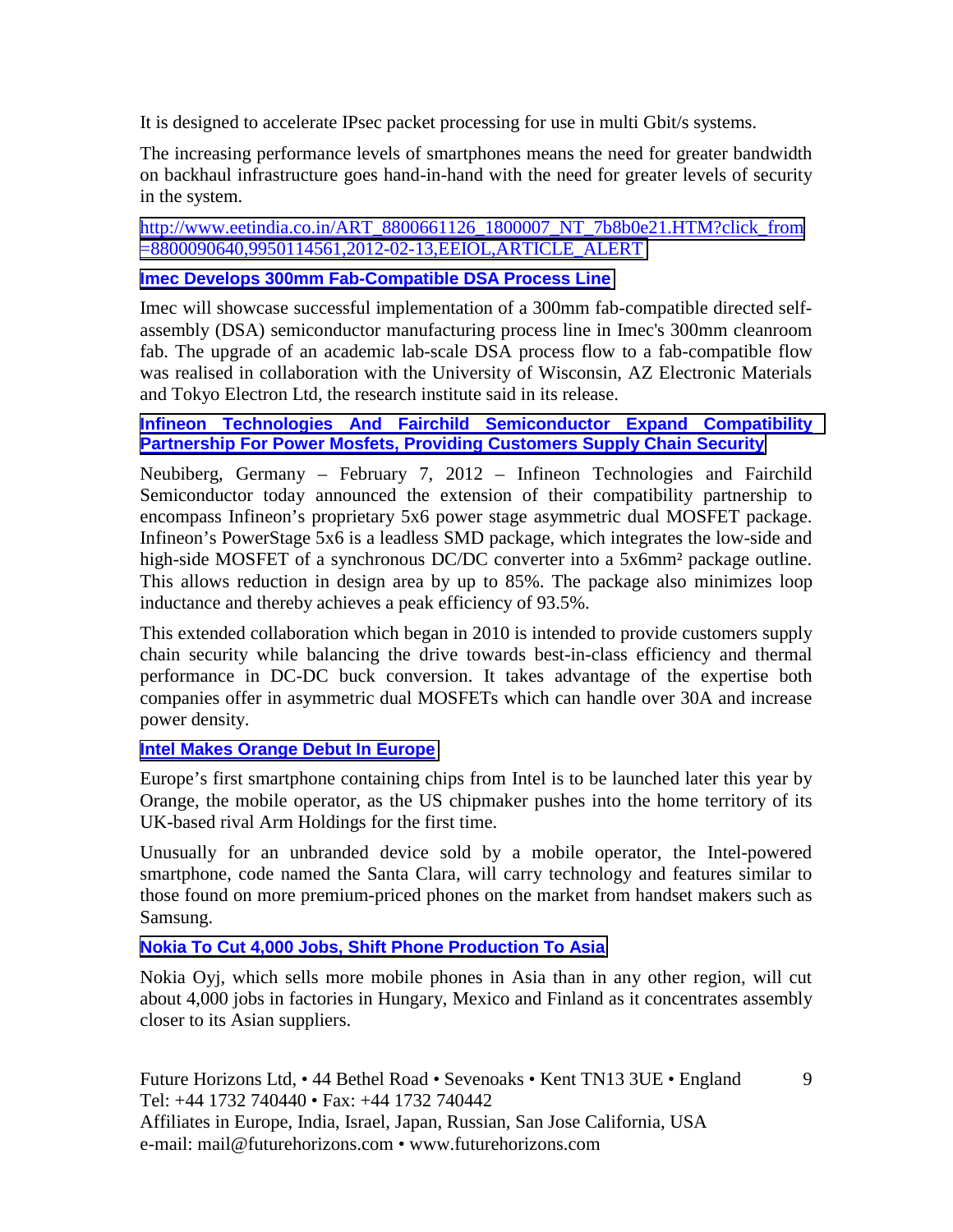Device assembly will be transferred to factories in Asia, where the majority of component suppliers are based, Nokia said in a statement. The planned cuts include 2,300 in Komarom, Hungary, 700 in Reynosa, Mexico, and 1,000 in Salo, Finland, spokesman Doug Dawson said

#### **[Rambus Acquires Unity Semiconductor](http://www.rambus.com/us/news/press_releases/2012/120206.html)**

SUNNYVALE, CALIFORNIA, UNITED STATES - 02/06/2012 - Rambus Inc. (NASDAQ: RMBS), one of the world's premier technology licensing companies, today announced it has acquired privately-held Unity Semiconductor, an innovative memory technology company for an aggregate of \$35 million in cash. As part of this acquisition, the Unity team members have joined Rambus to continue developing innovations and solutions for next-generation non-volatile memory. This acquisition will expand the breadth of Rambus' breakthrough memory technologies and will open up new markets for licensing. The boards of directors of both companies have approved the acquisition and it has closed.

#### **[TSMC Sees Sub-40nm Capacity Nearly Booked Up](http://www.digitimes.com/news/a20120215PD204.html)**

With new 4G smartphones, tablet PCs and ultrabooks set to hit market shelves during the second quarter of 2012, Taiwan Semiconductor Manufacturing Company (TSMC) has seen orders placed by its top-10 global clients nearly book up the foundry's production capacity for advanced sub-40nm process technologies, according to industry sources.

AMD, Broadcom, MediaTek, MStar Semiconductor, Nvidia and Qualcomm - reportedly among TSMC's major clients - have stepped up their pace of orders in preparation for new product rollouts, the sources indicated.

IDM firms including Texas Instrument (TI), Freescale Semiconductor, STMicroelectronics and Infineon Technologies have also moved to increase their orders to TSMC to meet a recent rise in demand from their end-market customers, the sources said.

#### **[Wolfson Intros Low Noise MP3 Audio Chip For Smartphones](http://www.electronicsweekly.com/Articles/03/02/2012/52879/wolfson-intros-low-noise-mp3-audio-chip-for-smartphones.htm)**

Wolfson Microelectronics has introduced an audio chip for MP3 music and video playback in smartphones that delivers100dB signal-to-noise ratio (SNR) during DAC playback.

The WM1811 has a 2W stereo Class D speaker driver and Class W headphone driver.

Design options are increased because of the chip's stereo full-duplex asynchronous sample rate conversion and multi-channel digital mixing. There is also an analogue mixer.

An integrated Wolfson ReTune programmable parametric equaliser design designed to provide speaker compensation in the digital playback paths.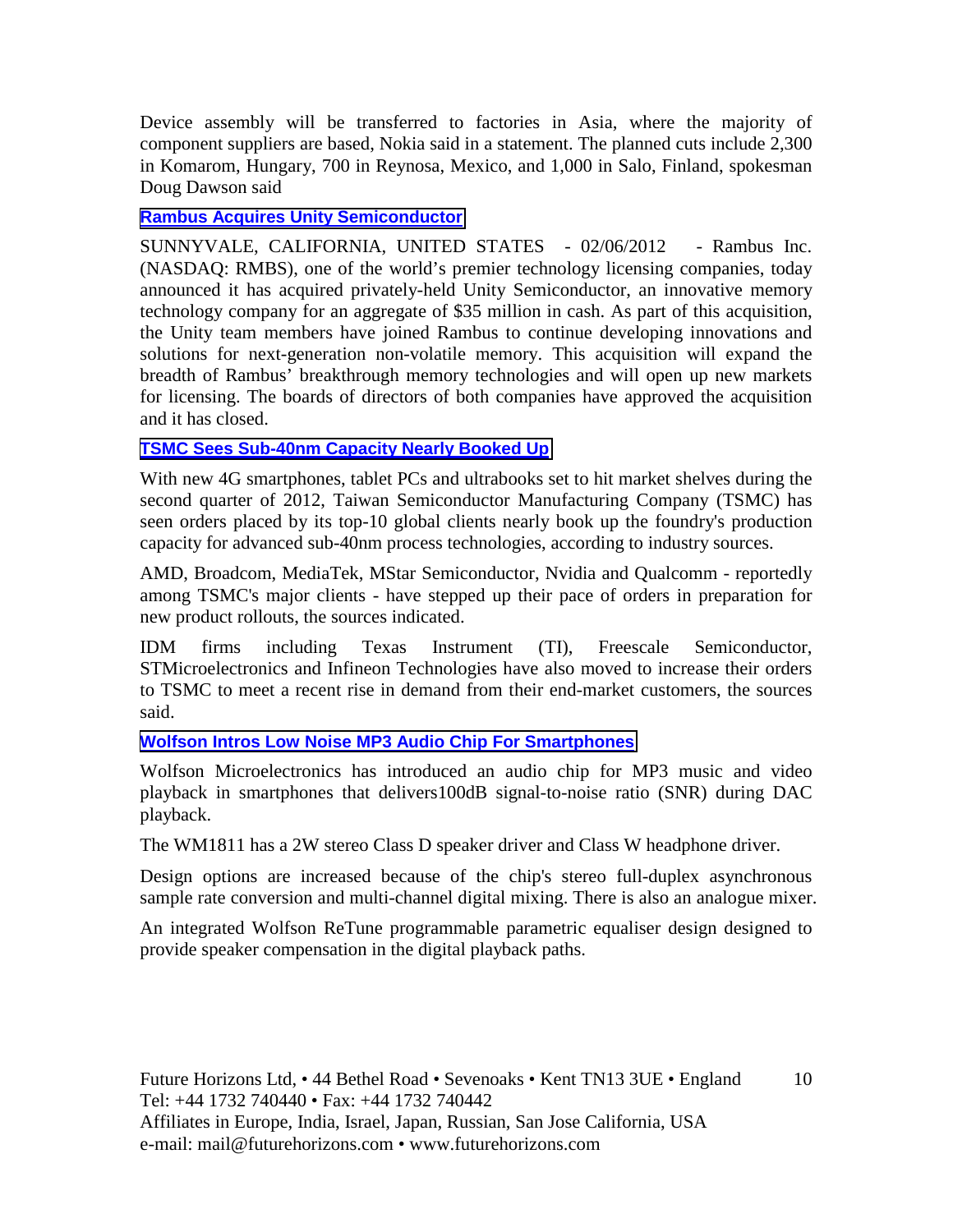Industry News & Trends

**[Cambridge Consultants Uses DECT For Radio Microphone](http://www.electronicsweekly.com/Articles/20/01/2012/52764/cambridge-consultants-uses-dect-for-radio-microphone.htm)**

Cambridge Consultants has developed a reference design for radio microphones using the Digital Enhanced Cordless Telecommunications (DECT) platform.

Accoding to the Cambridge-based design house the radio microphone design "quadruples the range of existing radio microphone technology, whilst also lowering the total bill of materials costs to under \$12 for each microphone".

#### **[IBM Promises 800km Range Electric Cars](http://www.eetindia.co.in/ART_8800659764_1800008_NT_07755441.HTM?click_from=8800089681,9950114561,2012-01-18,EEIOL,ARTICLE_ALERT)**

"Range" has remained one of the major drawbacks in owning an electric car. But, IBM claims to have solved this problem by creating a new battery with a 800 km range.

Electric cars today typically can travel only about 160 km (100 miles) on current battery technology, called lithium-ion (LIB).

IBM researchers are exploring the science of lithium-air batteries, capable of powering an electric car at least 800 km (500 miles) on a single charge. This breakthrough could eventually enable electric vehicles (EVs) to compete with petrol engines.

IBM started the Battery 500 project in 2009 to develop a new type of lithium-air battery technology that is expected to improve energy density tenfold, dramatically increasing the amount of energy these batteries can generate and store.

#### **[KeyStone Semiconductor Partners With Amaryllo to Introduce World's First](http://www.sfgate.com/cgi-bin/article.cgi?f=/g/a/2012/01/25/prweb9136338.DTL)  [FM/DAB/DAB+ Receiver IC Featuring TPEG](http://www.sfgate.com/cgi-bin/article.cgi?f=/g/a/2012/01/25/prweb9136338.DTL)**

KeyStone Semiconductor Corp.(KeyStone), a fabless semiconductor developer of advanced digital radio technologies and Amaryllo, a leading dynamic traffic information technology company in the Netherlands, announced today that KeyStone's new singlechip FM/DAB/DAB+ receiver ICs, KSW86GTC and KSW86GTV to support TPEG/SLS/DLS/DLS+ for in-car and mobile navigation applications are now available for sampling. A live demonstration of this new novel technology will be held at 10 am on Monday January 30, 2012 at Amaryllo's headquarter in Almere, the Netherlands,

KSW86GTC and KSW86GTV are world's first single-chip FM/DAB/DAB+/DMB receiver ICs that embed Amaryllo's proprietary dynamic traffic management IP to support The Transport Protocol Experts Group (TPEG) in navigation systems. The Tsunami digital radio receiver IC is fully integrated with radio tuners, demodulators, audio decoders, DSPs, MCUs, DACs, flash memory, etc. and is housed in a compact 1.1 cm x 0.8 cm BGA package.

#### **[Globalfoundries: Plans For 14nm Process Technology Are Underway.](http://www.xbitlabs.com/news/other/display/20120127221014_Globalfoundries_Plans_for_14nm_Process_Technology_Are_Underway.)**

Globalfoundries, a leading contract maker of semiconductors controlled by ATIC and AMD, said that it had began planning 14nm process technology and that it would continue to upgrade its existing fab in Dresden, Germany, so that it could continue to produce leading-edge chips, including microprocessors and accelerated processing units for Advanced Micro Devices.

Future Horizons Ltd, • 44 Bethel Road • Sevenoaks • Kent TN13 3UE • England Tel: +44 1732 740440 • Fax: +44 1732 740442 11

Affiliates in Europe, India, Israel, Japan, Russian, San Jose California, USA e-mail: mail@futurehorizons.com • www.futurehorizons.com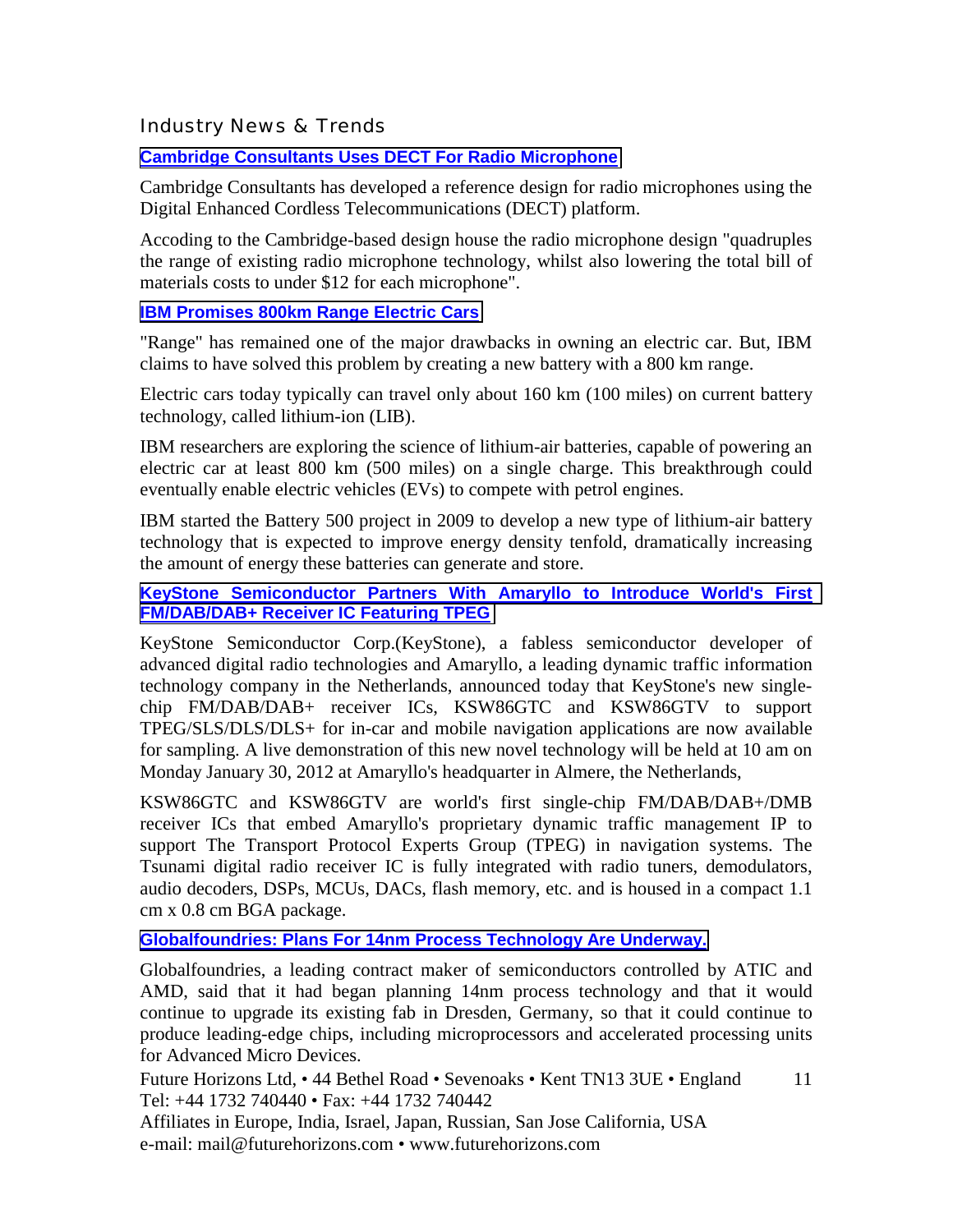Ajit Manocha, chief executive officer of Globalfoundries, said in an interview with EETimes web-site that the company would continue to develop its Dresden facility and that the fab would make chips using the latest manufacturing processes, including 32nm, 28nm, 20nm and even 14nm. The planning and researching of 14nm fabrication technology has already started, according to the executive.

#### **[G3-PLC Finalised As Global Smart Grid Standard](http://www.eetindia.co.in/ART_8800660195_1800008_NT_a1c367eb.HTM?8800089998&8800660195&click_from=8800089998,9950)**

Maxim's G3-PLC specification developed in collaboration with Electricité Réseau Distribution France (ERDF) and Sagemcom, has now been approved by the International Telecommunications Union (ITU) as a new low-frequency, OFDM-based narrowband powerline communications (NB-PLC) standard.

Maxim developed the G3-PLC specification to promote open-endedness and interoperability among smart grid implementations.

#### **[World's First Folding Car Unveiled](http://www.eetindia.co.in/ARTP_8800660098_1800007.HTM)**

A prototype of world's very first electric car which can fold itself to save parking space has been unveiled in Brussels. Dubbed as a 'capsule-like city car', the Hiriko folding electric car has been developed by the partnership of the Massachusetts Institute of Technology (MIT) Media Lab, the Spanish government, and the Basque businesses.

The two-seater car, which is expected to go into production in Spain next year, is powered by four in-wheel motors. Each wheel is said to be independently driven and steers by 'robot' in-wheel electric motors to increase manoeuvrability, according to a press release.

#### **[Thinnest 1.5A Diode Yet](http://www.electronicsweekly.com/Articles/03/02/2012/52886/thinnest-1.5a-diode-yet.htm)**

NXP is claiming a first, with a Schottky diode only 0.37mm thick.

"It is the smallest plastic package on the market and is capable of carrying a current of up to 1.5A", said the firm.

Called DFN1608D-2, "it has been released with a portfolio of six rectifiers: three 20V types optimised for low forward voltage [down to 410mV] and three 40V types optimized for low reverse current. Average forward current ranges between 0.5 and 1.5A", said NXP.

**[Touchscreen Uses Scatter, Works With Gloves, Or Anything](http://www.electronicsweekly.com/Articles/31/01/2012/52859/touchscreen-uses-scatter-works-with-gloves-or-anything.htm)**

Swedish start-up FlatFrog has an in-glass touchscreen that uses scattered light to provide multi-touch.

"The capacitive technology used in most competing screens reacts to electronic fields in the screen, hence it responds only to fingertips," said FlatFrog. "Planar scatter detection [PSD] reacts also to thick gloves, plastic, rubber, whatever you want to use."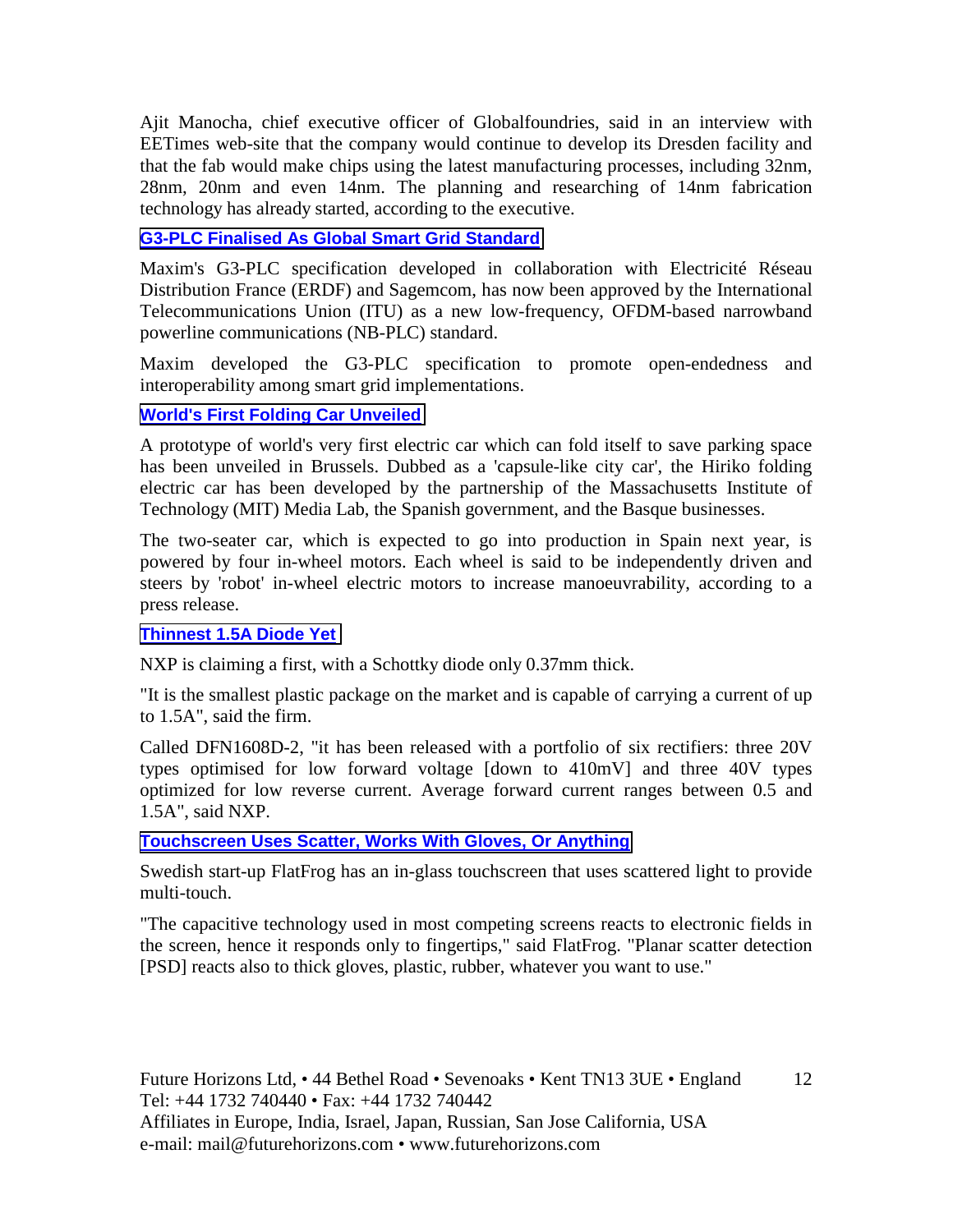#### **[Photonic Crystals To Power Smartphones](http://www.eetindia.co.in/ARTP_8800660676_1800008.HTM)**

Researchers at MIT have developed a way of making a high-temperature version of a kind of materials called photonic crystals, using metals such as tungsten or tantalum. The new materials—which can operate at temperatures up to 1200°C—could someday power everything from smartphones to spacecraft.

"Compared to earlier attempts to make high-temperature photonic crystals, the new approach is higher performance, simpler, robust and amenable to inexpensive large-scale production," said Ivan Celanovic, senior author of a paper describing the work in the Proceedings of the National Academy of Sciences.

#### **[Highways To Wirelessly Charge Electric Cars?](http://www.eetindia.co.in/ART_8800660597_1800005_NT_3dceaefe.HTM)**

Researchers at Stanford University have designed a new technology that could lead to wireless charging of electric vehicles while they cruise down the highway. The highefficiency charging system uses magnetic fields to wirelessly transmit large electric currents between metal coils placed several feet apart, explained the researchers.

"The new technology has the potential to dramatically increase the driving range of electric vehicles and eventually transform highway travel," the researchers said.

#### **[Centre Aims To Boost Scots Electronics Design Industry](http://www.newelectronics.co.uk/electronics-news/centre-aims-to-boost-scots-electronics-design-industry/40064/)**

A new centre has been launched to support Scottish electronics design companies and help bring more products to market.

The Altium Drop-In Centre is a partnership between Premier EDA Solutions and the Institute for Product Design & Manufacture (IPDM) at Edinburgh Napier University.

The centre has been created to enable Scottish electronics designers to access Altium's design software free of charge for a limited period. Based at IPDM's premises at the Alba Business Park in Livingston, the new centre will also supply additional Altium software licences for start ups who are in the process of securing first round funding. The new lab is accessible to Scottish SMEs and individuals who have an idea for a new technological product or are developing an existing product.

#### **MARCH**

#### **[Nvidia Pre-Announces 4G/LTE Smartphones With Tegra 3.](http://www.xbitlabs.com/news/mobile/display/20120224151333_Nvidia_Pre_Announces_4G_LTE_Smartphones_with_Tegra_3.html)**

Nvidia Corp. said on Friday it had teamed up with GCT Semiconductor and Renesas Mobile to offer high-end smartphones based on Tegra 3 system-on-chip with 4G/LTE modems. The move clearly shows Nvidia's intention to become a viable player on the market of next-gen smartphones.

#### **Quad-core Smartphones and Tablets Will Soon Get LTE**

Nvidia has partnered with modem chip makers GCT Semiconductor and Renesas Mobile to make it easier to build LTE (Long-Term Evolution) smartphones and tablets using its quad-core Tegra 3 processor, the company said on Thursday.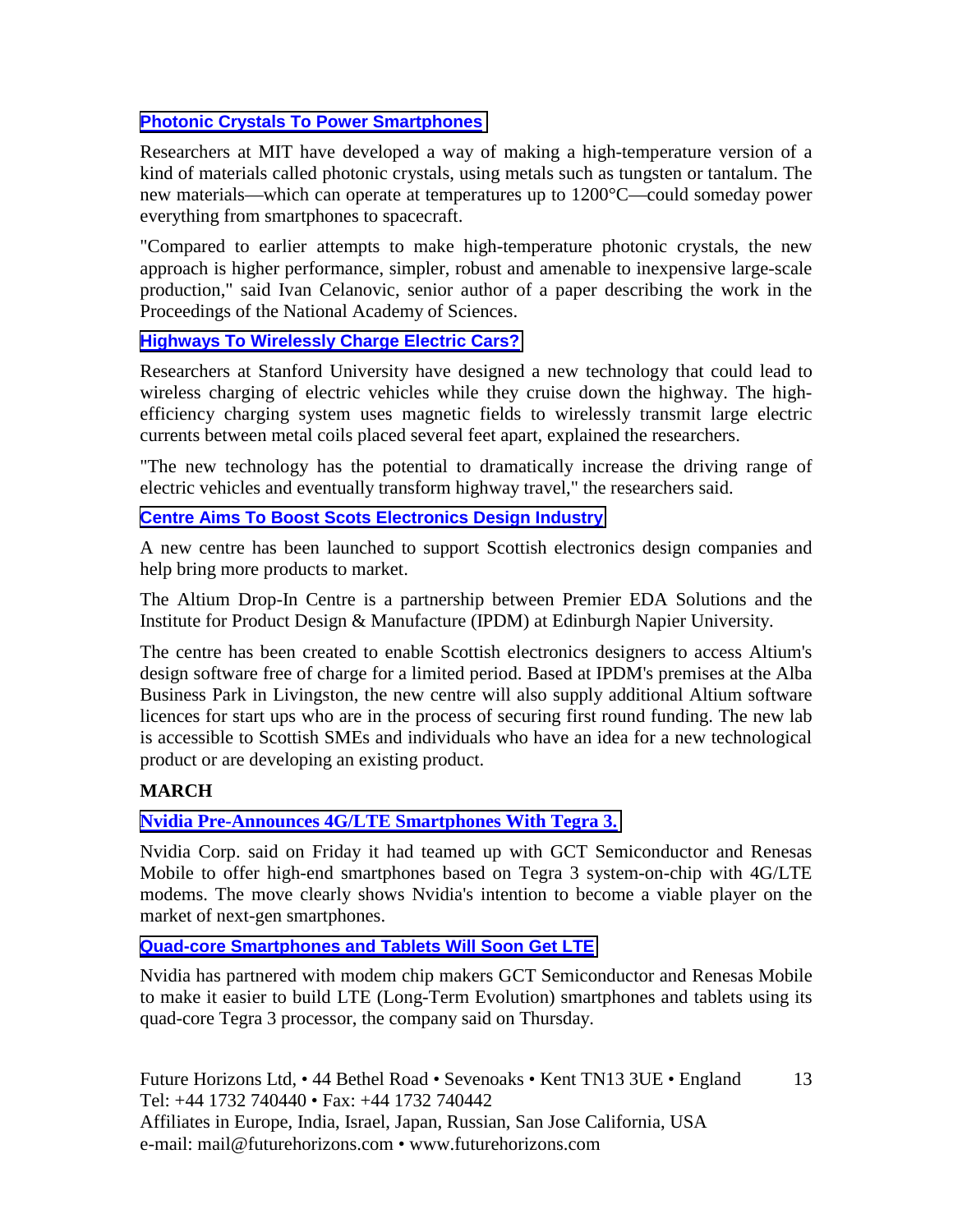The companies' plan to jointly develop and support the modems will make it possible for phone manufacturers to speed the process of developing and building Tegra 3 devices for LTE networks, Nvidia said in a blog post.

#### **[Sandisk Intros Smallest 128Gb NAND Flash Memory Chip](http://www.electroiq.com/semiconductors/2012/02/23/sandisk-intros-smallest-128gb-nand-flash-memory-chip.html)**

MILPITAS, USA: SanDisk Corp. recently announced that it has developed the world's smallest 128 gigabit (Gb) NAND flash memory chip currently in production.

The semiconductor device can store 128 billion individual bits of information on a single silicon die 170mm2 in size - a little more than a quarter of an inch squared, or smaller than the area covered by a US penny, said a press release.

The use of NAND flash memory in high tech equipment like smartphones, tablets and solid state drives (SSDs) allows advances in the full function, small form factor devices that are highly valued by consumers.

#### **[TI Sees Its Chips Paving Way For New Health Products](http://www.xbitlabs.com/news/mobile/display/20120224151333_Nvidia_Pre_Announces_4G_LTE_Smartphones_with_Tegra_3.html)**

Texas Instruments is working with makers of medical devices and sports accessories to develop new types of energy-efficient products, according to an executive at the company.

The Dallas-based chipmaker has created new microcontrollers -- tiny chips that are embedded in everything from industrial equipment to toys -- that consume half as much power as existing chips, according to Scott Roller, vice president of TI's microcontroller business.

#### **[Smartphones To Smite Barriers To Moore's Law](http://www.cbsnews.com/8301-500395_162-57388826/smartphones-to-smite-barriers-to-moores-law/)**

If you thought smartphones had already found a way to bulge with power while remaining svelte, just wait. New developments in chip technology will eventually let manufacturers pack more punch into smaller packages while extending battery life by breaking down a barrier that has forced companies to incorporate a greater degree of complexity in products than would otherwise be necessary.

The Wall Street Journal described these innovations as Intel's (INTC) effort to remake the radio. But that misses the importance of the evolution in these technologies and how other companies, like Qualcomm (QCOM), have been moving down the same path.

#### **[The New Cable-TV Guy: Intel](http://online.wsj.com/article/SB10001424052702304450004577277732222512596.html?mod=djemalertTECH)**

Intel Corp. is developing an Internet-based television service that it hopes to sell to U.S. consumers, a strategic shift by the chip maker as it sets its sights on the crowded pay-TV business.

Intel has for several months been pitching media companies on a plan to create a "virtual cable operator" that would offer U.S. TV channels nationwide over the Internet in a bundle similar to subscriptions sold by cable- and satellite-TV operators, according to people familiar with the effort. Intel wouldn't provide Internet access, which subscribers would obtain separately.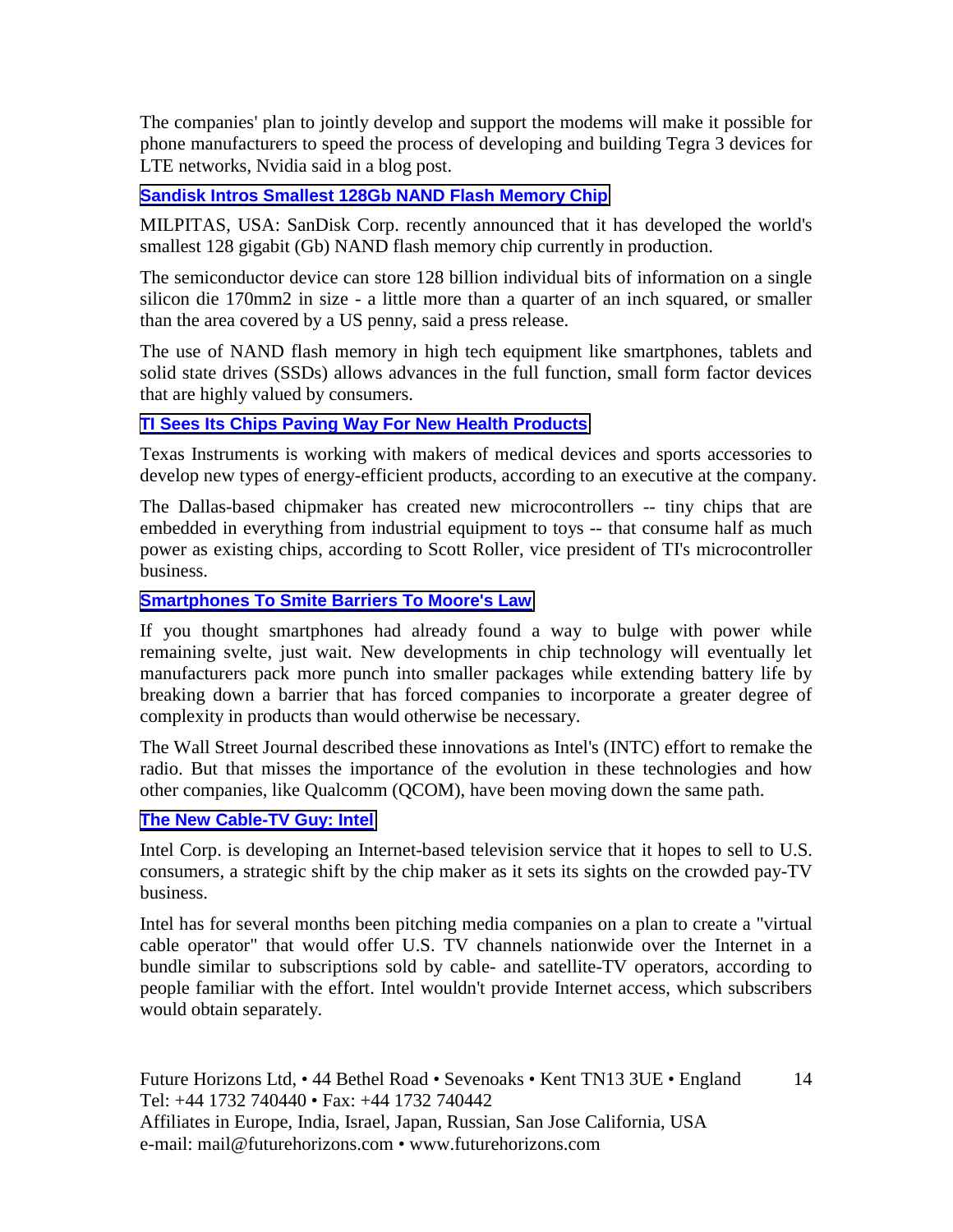#### **[Samsung And LG To Develop Tvs Thinner Than The Ipad](http://www.todayonline.com/TechandDigital/Digital/EDC120311-0000048/Samsung-and-LG-to-develop-TVs-thinner-than-the-iPad)**

Samsung Electronics and LG Electronics, the world's two biggest TV makers, want to widen their lead over Japanese rivals by using new display technology in 55-inch sets thinner than Apple's iPad.

The South Korean companies are developing Organic Light-Emitting Diode (OLED) televisions that are as thin as 4 millimeters and produce images 200 times sharper than current liquid-crystal-display models. Both plan to start selling OLED sets as early as this year, while Sony and Panasonic have not set target dates for introducing them.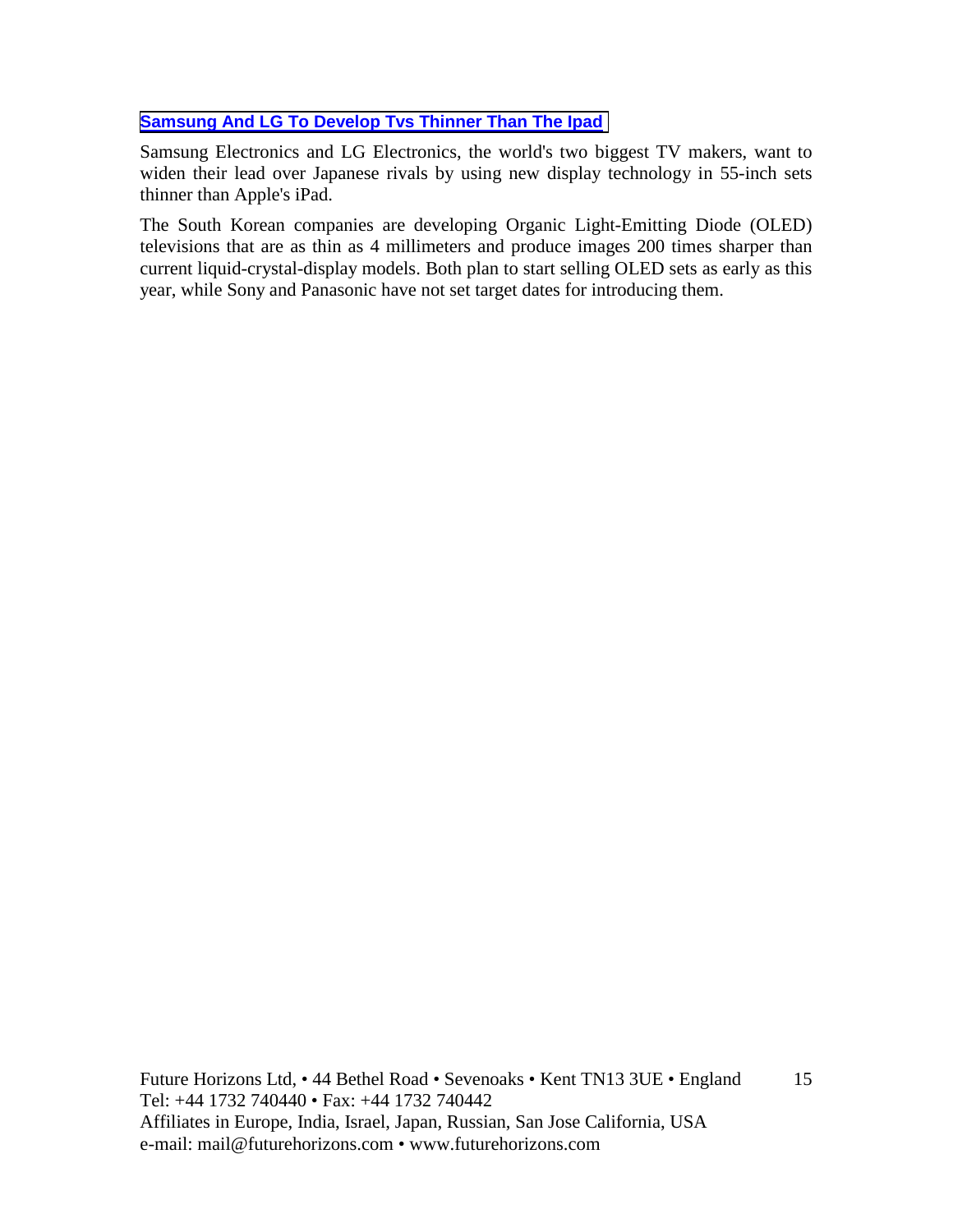#### East European News & Trends

#### **[Mikron And Rusnano To Invest Into 65 And 45 Nm Chips](http://www.marchmontcapital.com/Technology-Innovation/Central-regions/18266-Mikron-and-Rusnano-invest-into-65-and-45-nm-chips.html)**

The Science and research institute of molecular electronics and plant "Mikron" ("NIIME and Mikron") is negotiating with Rusnano about investment in buying technologies of production 65 and 45 nm chips, news site Digit.ru reports citing Gennady Krasnikov, the general constructor of "NIIME and Micron".

According to him, nowadays the most popular in the world is the technology of 90 nm chips. Chips of these topological size are most frequently produced. However, in the nearest future chips, produced under 65 nm technology, will be in most demand. There is no need to develop such technology, as it is available abroad for \$200-\$300. "In present time all large developments are made mainly by alliances. We look for partners for joint investment," Mr. Krasnikov said.

#### **[First IPO Of Outsourcing Industry In Eastern Europe: EPAM Is Going Public](http://goaleurope.com/2012/01/24/outsourcing-eastern-europe-it-is-official-epam-is-going-public/)**

Today EPAM, the largest outsourcing company in Eastern Europe which came out of Belarus, has announced the launch of its IPO. The company plans to sell its stock between \$16 and \$18 per share. Existing shareholders will sell their stocks for the amount between \$94 and \$105 million, whilst the company will issue 1.5 million of shares, expecting to raise between \$24 and \$27 million. The new capital will be used for acquisitions, organic growth, working capital and investments in strategic technologies and businesses. Obviously, the existing shareholders will keep the proceeds from the sale of their shares.

Founded by Arkady Dobkin, EPAM has been in the outsourcing business since 1993. Now it employs 7000 IT professionals, and has offices in the US, Belarus, Hungary, Russia, Ukraine, UK, Germany, Kazakhstan, Sweden, Switzerland, and Poland.

#### **[Sberbank To Set Up Venture Fund To Finance IT Projects](http://www.marchmontcapital.com/Technology-Innovation/Central-regions/18279-Sberbank-set-up-venture-fund-finance-IT-projects.html)**

Sberbank has announced plans to set up a venture fund that will focus on IT projects in the financial sector, CNews reports.

The venture fund will initially come in at \$100m. Later its capital is expected to grow to \$500m through attracting international partners.

The fund has been registered as Limited Partnership in accordance with British procedure. It will be managed by Troika Ventures, the venture division of the investment company Troika Dialogue.

#### **[Siberian Scientists Come Up With Ultra-Thin Nano-Sized Diamond Film](http://www.marchmontcapital.com/Technology-Innovation/Siberia/18275-Siberian-scientists-come-up-with-ultra-thin-nano-sized-diamond-film.html)**

Siberian scientists have learned to make 30-nanometer-thick diamond films, which are much thinner than the ones produced in Europe and the US, RusNanoNet reports citing Vladimir Popov, the head of the lab of the Rzhanov Institute of Semiconductor Physics of the Siberian Branch of the Russian Academy of Science (ISP SB RAS).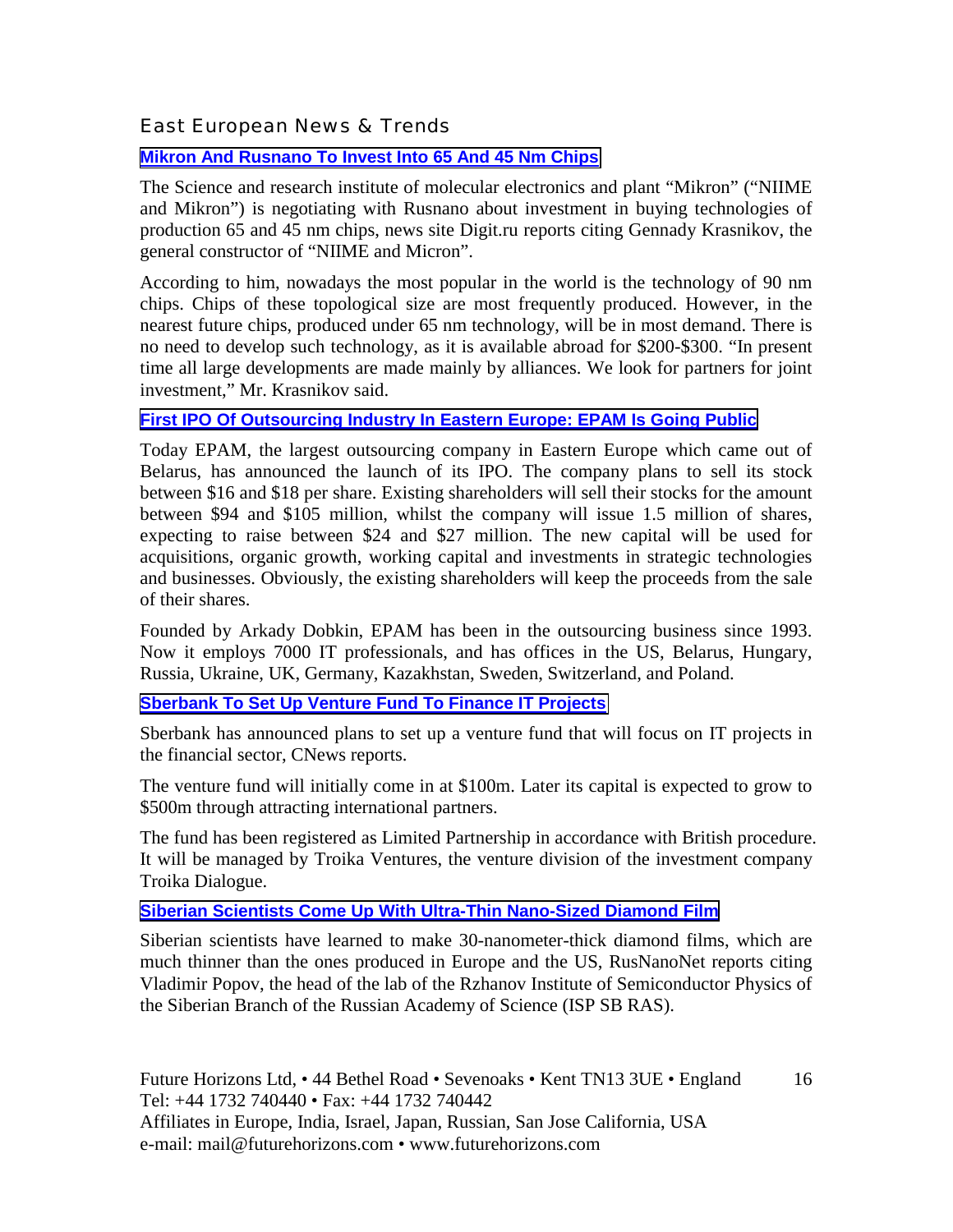The scientist explained that the thinner a microscheme material is, the lower parasite effects and noise are. This lowers the costs, too. That is why a nano-size-thin film is a perfect basis for microchips. For example, up-to-one-nanometer-thick silicon films, developed by the ISP SB RAS, are used by organizations of the federal nuclear power agency Rosatom and the federal space agency Roskosmos in creating radiation-resistant electronic devices, as well as institutes of the Russian Academy of Sciences and the Russian Academy of Medical Sciences in nanoelectronic and biosensor devices.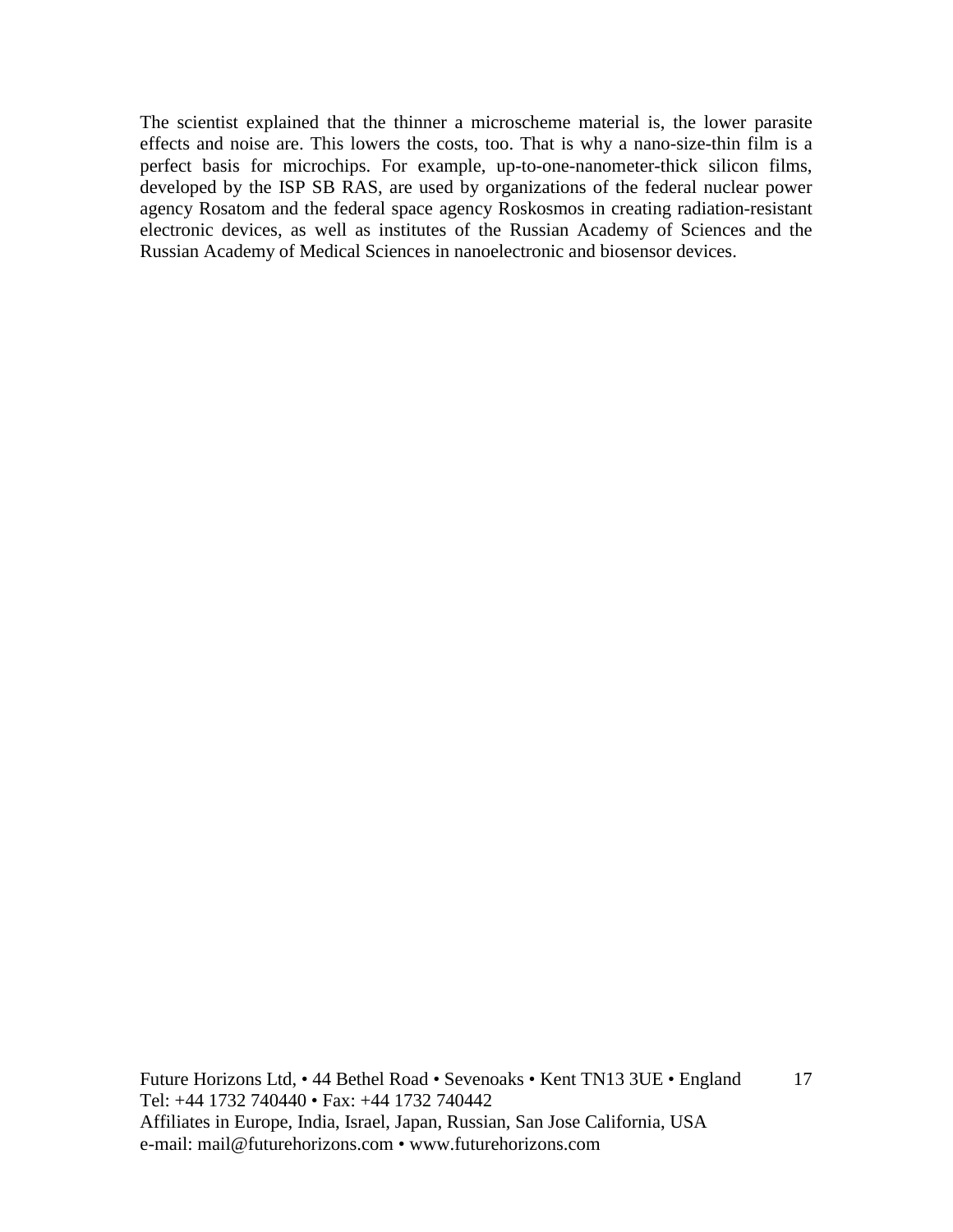#### World Economic Round Up

The World Bank has cut its global forecast by the most in three years saying that a recession in the euro region threatens a slowdown in emerging markets such as India and Mexico. The world economy is expected to grow 2.5 percent in 2012. The euro area may contract 0.3 percent compared with a previous estimate of a 1.8percent increase. The bank has also warned developing countries that they should take steps to plan for a global economic meltdown on a par with 2008-9, if the European sovereign debt crisis escalates. The unemployment rate in Poland reached 13.3 percent in January which was worse than expected. Brazil's central bank cut interest rates for the fourth consecutive time as they seek to revive an economy which stalled in the second half of 2011.

According to the Organisation for Economic Cooperation and Development (OECD), the world's developed economies seem set for a pickup in growth in the months ahead, but China's economy seems likely to slow further. The recovery will likely be led by the US and Japan with the leading indicator for the world's largest economy rising to 102.5 from 101.8 to register a fourth straight monthly gain and the leading indicator for the third largest economy rising to 102.6 from 102.1. According to the OECD figures, the combined Gross Domestic Product (GDP) of its 34 members during the final three months of 2011 was up by 0.1% from the third quarter

#### *The latest economic news by country to include USA, Europe, UK, Japan, China, Asia Pacific and India can be found each month in our [Semiconductor Monthly](http://www.futurehorizons.com/page/18/Global-Semiconductor-Report)  [Report.](http://www.futurehorizons.com/page/18/Global-Semiconductor-Report)*

Future Horizons Ltd, • 44 Bethel Road • Sevenoaks • Kent TN13 3UE • England Tel: +44 1732 740440 • Fax: +44 1732 740442 Affiliates in Europe, India, Israel, Japan, Russian, San Jose California, USA e-mail: mail@futurehorizons.com • www.futurehorizons.com

18